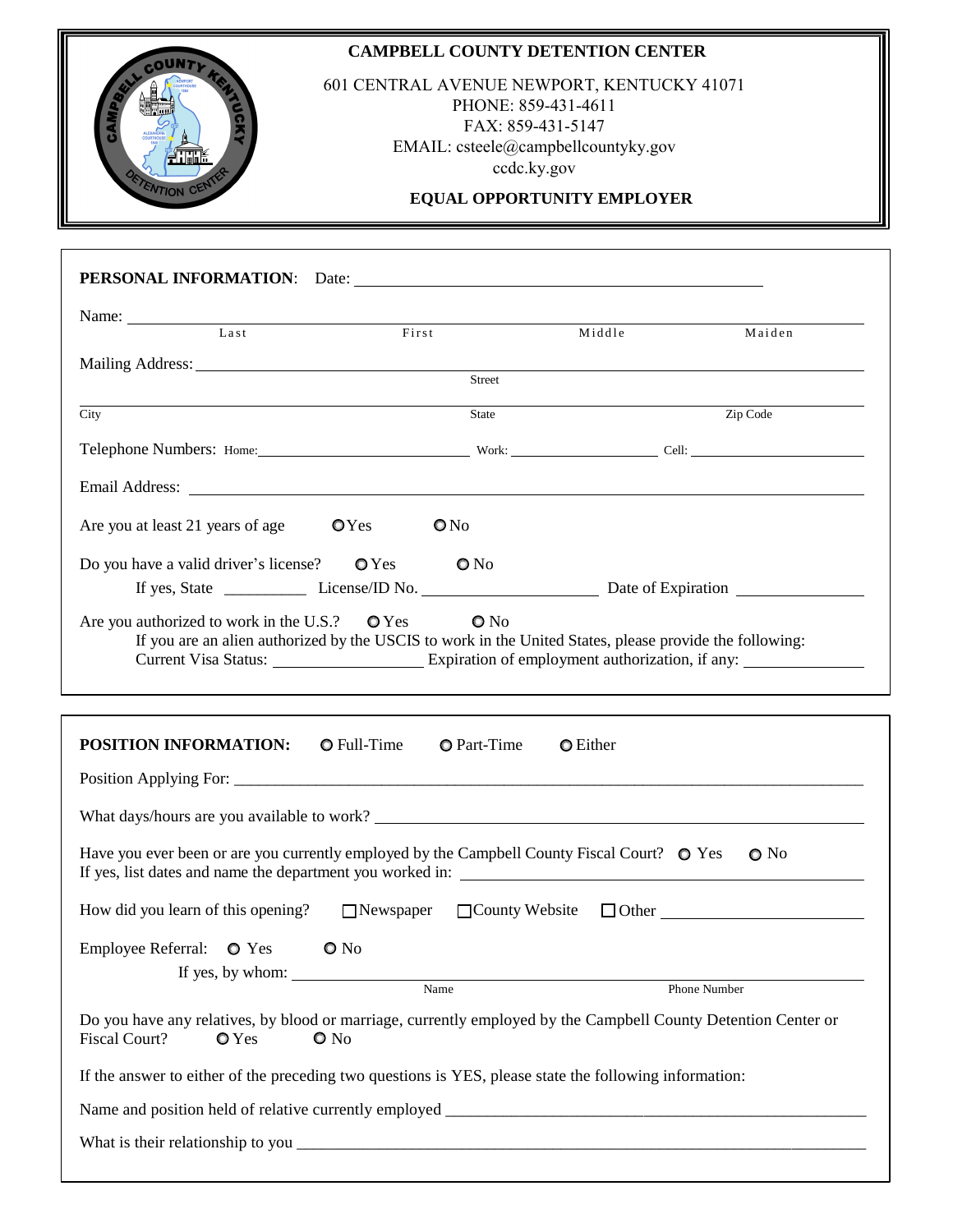# **EDUCATION AND SPECIALIZED TRAINING**:

Did you receive a High School Diploma or GED?  $QY$ es  $QN$ o High School Name Address

Use the table below to list your post-secondary educational achievements including college, technical or vocational courses completed.

| 1) College/University Name & Location:     | Degree Awarded?<br>$O Yes$ $ONo$<br>If yes, what year?                | Type of Degree<br>$\Box$ Associates<br>Bachelors<br>$\neg$ Masters<br>$\Box$ Doctorate | Major:<br>No. of Yrs completed:   |
|--------------------------------------------|-----------------------------------------------------------------------|----------------------------------------------------------------------------------------|-----------------------------------|
| 2) College/University Name & Location:     | Degree Awarded?<br>$Q$ Yes $Q$ No<br>If yes, what year?               | Type of Degree<br><b>Associates</b><br>Bachelors<br>$\Box$ Masters<br>$\Box$ Doctorate | Major:<br>No. of Yrs completed:   |
| 3) Technical/Vocational School & Location: | Completed?<br>$O Yes$ $O No$<br>If yes, what year?                    | Course of Study                                                                        | No of weeks/credits<br>completed: |
| 4) Technical/Vocational School & Location: | Completed?<br>$\bigcirc$ No<br>$\mathbf{O}$ Yes<br>If yes, what year? | Course of Study                                                                        | No of weeks/credits<br>completed: |

### **ADDITIONAL QUALIFICATIONS AND SKILLS**:

Outline briefly any other skills, education, training experience (special courses, work training programs, armed forces training, etc.), spoken languages, honors or special awards that would be beneficial in the position for which you are applying and may be helpful in considering your qualifications. Please include relevant volunteer or other community activities (attach additional sheet if necessary).

Describe any software programs or special equipment you have experience working with: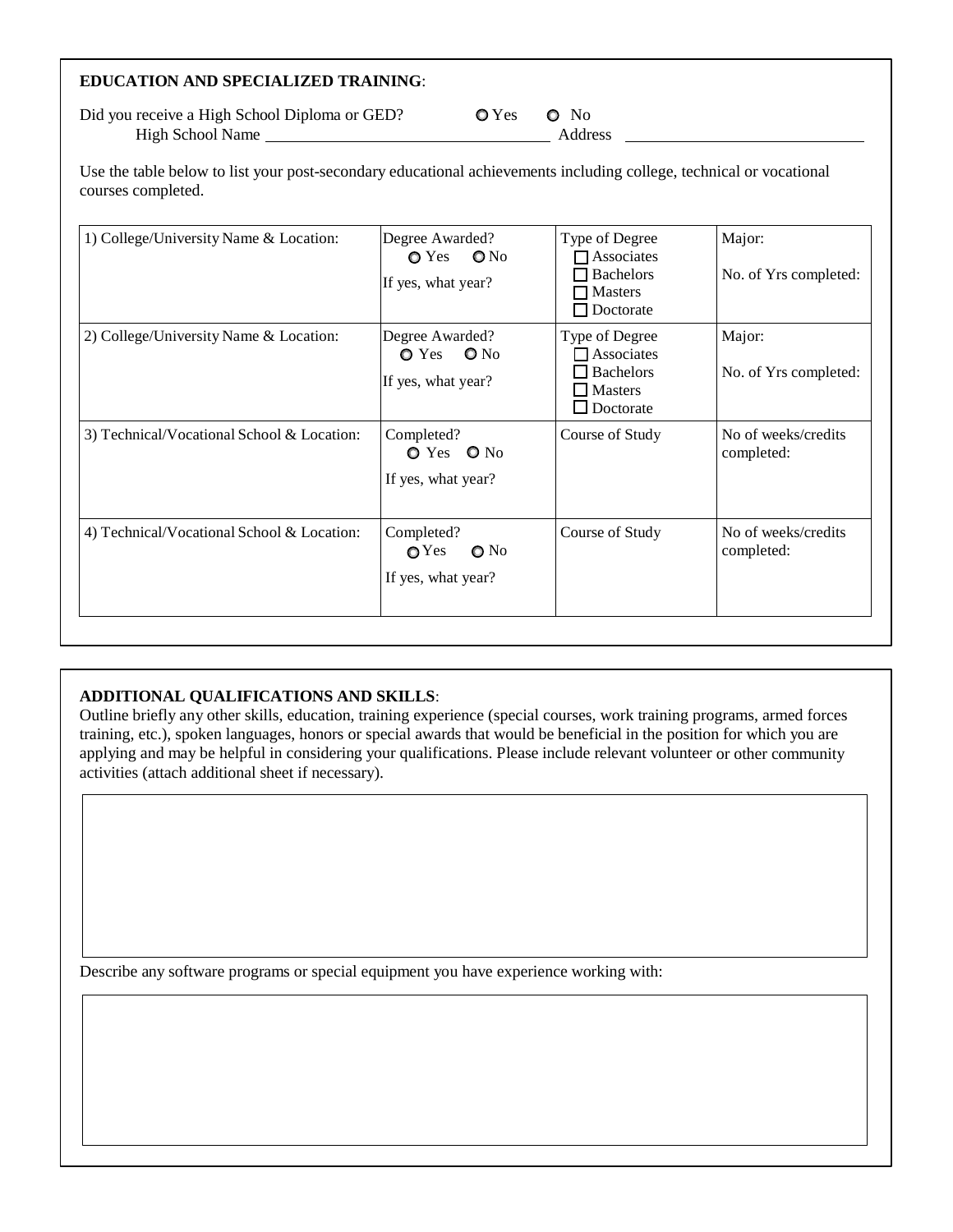| <b>MILITARY EXPERIENCE:</b><br>Have you served in the armed forces?                                        | $\bullet$ Yes | $\bullet$ No |  |
|------------------------------------------------------------------------------------------------------------|---------------|--------------|--|
|                                                                                                            |               |              |  |
|                                                                                                            |               |              |  |
| Describe your duties and any special training that would assist you in the position for which you applied: |               |              |  |
|                                                                                                            |               |              |  |
|                                                                                                            |               |              |  |
|                                                                                                            |               |              |  |
|                                                                                                            |               |              |  |
|                                                                                                            |               |              |  |
|                                                                                                            |               |              |  |

### **ACTIVITIES:**

Please list all clubs, organizations, societies, and activities in which you have or are currently a member.

### **DOCUMENTATION REQUIREMENTS**

Please provide a photocopy of your Birth Certificate, High School Diploma, GED, certification of college transcript or undergraduate degree completion, Military Discharge papers (if applicable) and Driver's License.

- 1) Birth Certificate  $\bullet$  Yes  $\bullet$  No
- 2) High School Diploma or GED  $\bullet$  Yes  $\bullet$  No Certification of College Transcript or Undergraduate Degree Completion
- 3) Military Discharge papers (if applicable)  $\bullet$  Yes  $\bullet$  No
- 4) Driver's License  $\bullet$  Yes  $\bullet$  No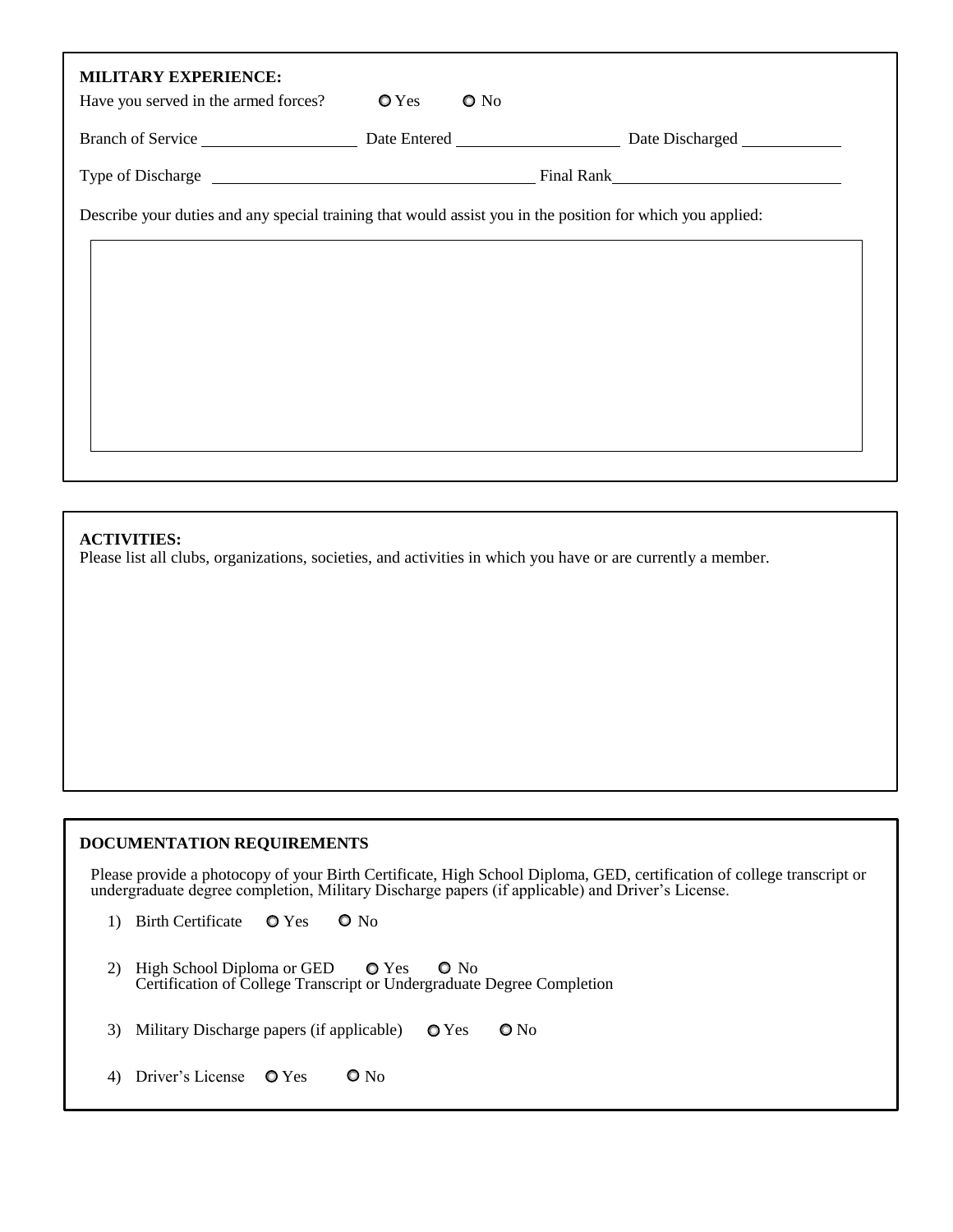## **WORK HISTORY:**

Give complete information regarding your present and former employment, beginning with the most recent. Include any employment with Campbell County Fiscal Court (a resume may not substitute for completing this information).

| 1) Current/Most Recent Employer    |                  |                | Street Address, City, State, Zip |  |
|------------------------------------|------------------|----------------|----------------------------------|--|
| Supervisor Name and Phone          |                  | Your Job Title |                                  |  |
| Date of Employment<br>From:<br>To: | Salary:          |                | Reason for Leaving:              |  |
| Duties and Responsibilities:       |                  |                |                                  |  |
| May we contact your employer?      | O Yes            | $\bullet$ No   |                                  |  |
| 2) Employer                        |                  |                | Street Address, City, State, Zip |  |
| Supervisor Name and Phone          |                  | Your Job Title |                                  |  |
| Date of Employment<br>From:<br>To: | Salary:          |                | Reason for Leaving:              |  |
| Duties and Responsibilities:       |                  |                |                                  |  |
| May we contact this employer?      | $\mathbf{O}$ Yes | $\bullet$ No   |                                  |  |
| 3) Employer                        |                  |                | Street Address, City, State, Zip |  |
| Supervisor Name and Phone          |                  | Your Job Title |                                  |  |
| Date of Employment<br>From:<br>To: | Salary:          |                | Reason for Leaving:              |  |
| Duties and Responsibilities:       |                  |                |                                  |  |
| May we contact this employer?      | $\mathbf{O}$ Yes | $\bullet$ No   |                                  |  |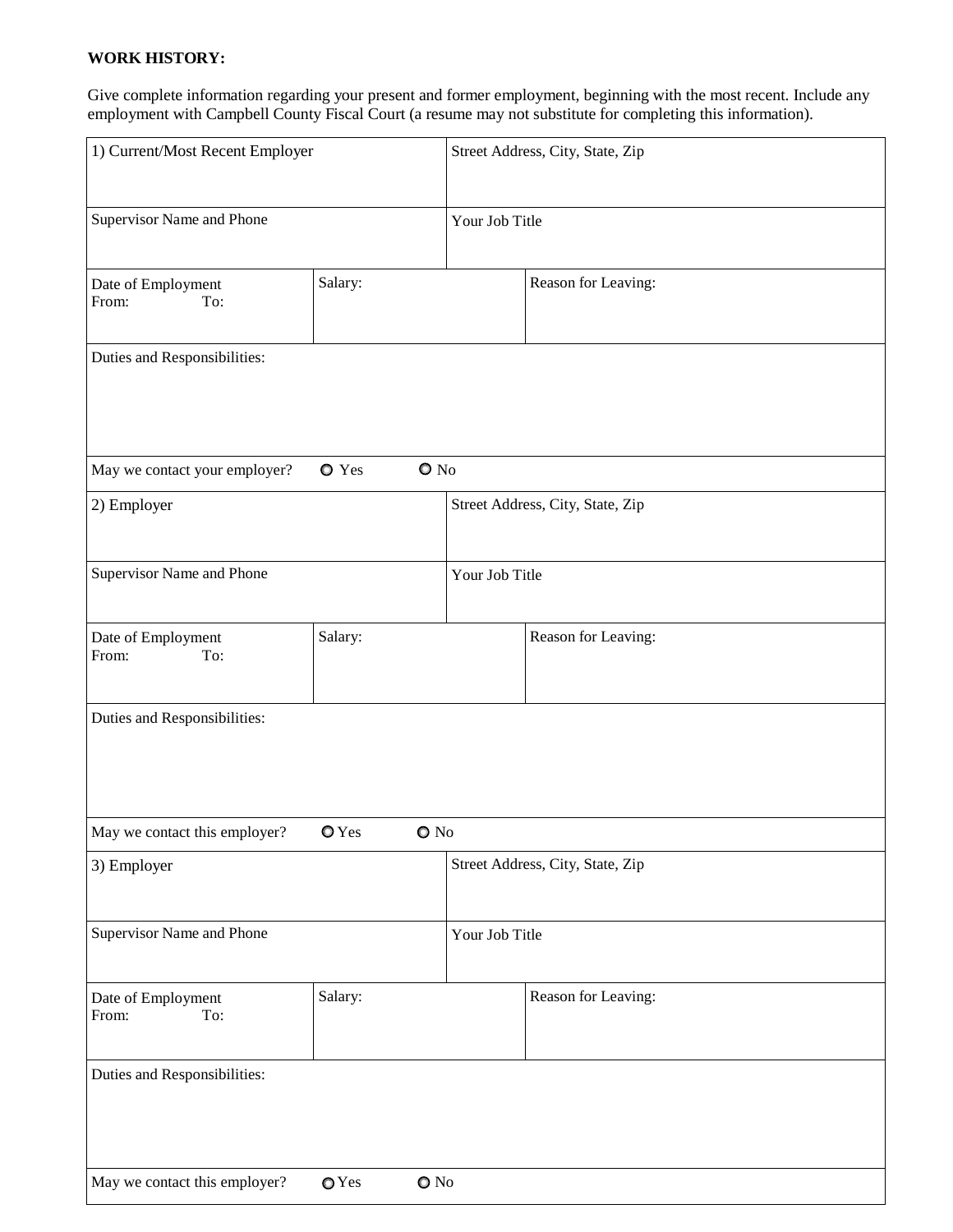## **WORK HISTORY (continued):**

| 4) Employer                        |                  |                | Street Address, City, State, Zip |  |  |
|------------------------------------|------------------|----------------|----------------------------------|--|--|
| Supervisor Name and Phone          |                  | Your Job Title |                                  |  |  |
| Date of Employment<br>From:<br>To: | Salary:          |                | Reason for Leaving:              |  |  |
| Duties and Responsibilities:       |                  |                |                                  |  |  |
| May we contact this employer?      | $\mathbf{O}$ Yes | $\bullet$ No   |                                  |  |  |
| 5) Employer                        |                  |                | Street Address, City, State, Zip |  |  |
| Supervisor Name and Phone          |                  | Your Job Title |                                  |  |  |
| Date of Employment<br>From:<br>To: | Salary:          |                | Reason for Leaving:              |  |  |
| Duties and Responsibilities:       |                  |                |                                  |  |  |
| May we contact this employer?      | <b>○</b> Yes     | $\bullet$ No   |                                  |  |  |
| 6) Employer                        |                  |                | Street Address, City, State, Zip |  |  |
| Supervisor Name and Phone          |                  | Your Job Title |                                  |  |  |
| Date of Employment<br>From:<br>To: | Salary:          |                | Reason for Leaving:              |  |  |
| Duties and Responsibilities:       |                  |                |                                  |  |  |
| May we contact this employer?      | O Yes            | $\bullet$ No   |                                  |  |  |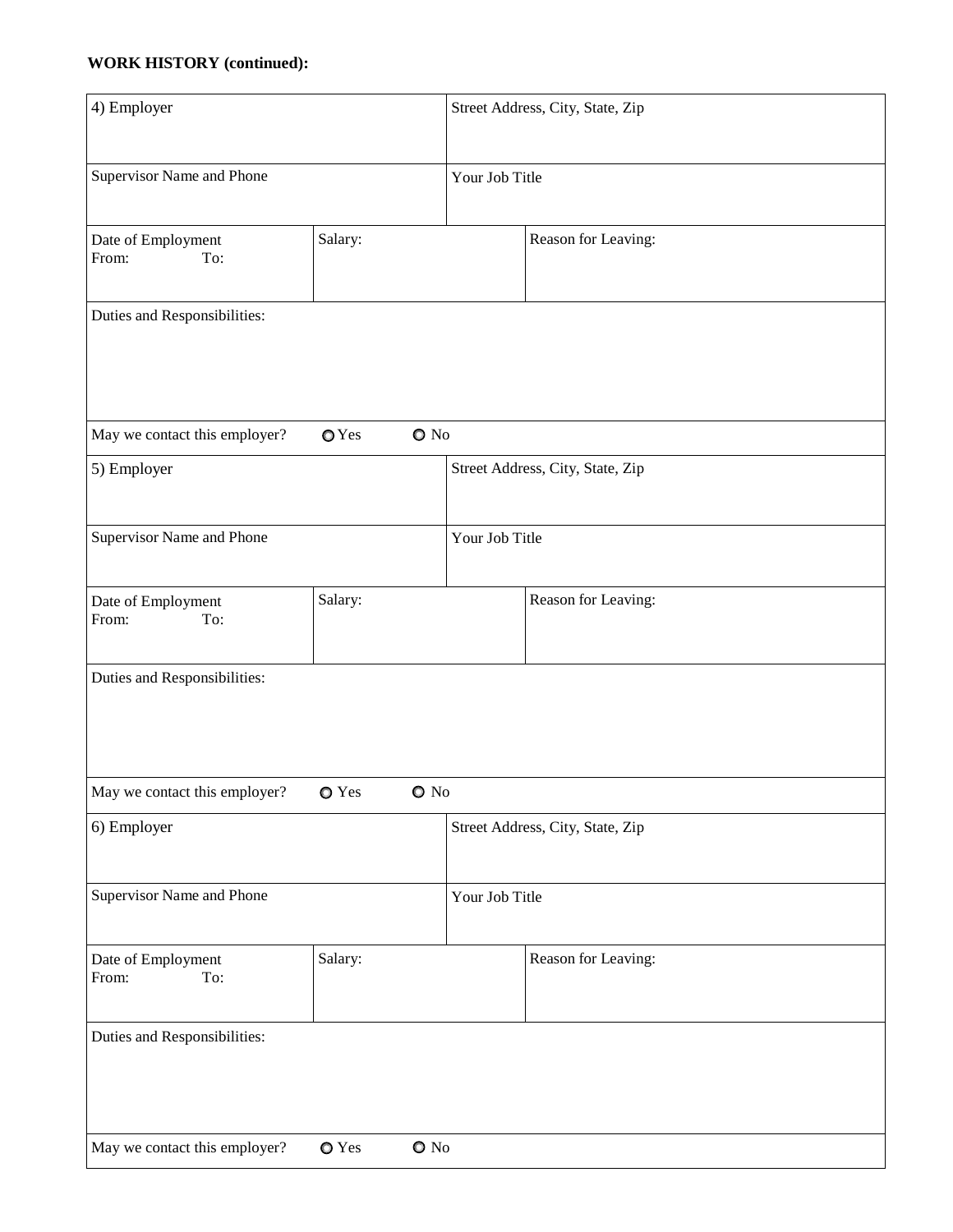### **DISCIPLINARY ACTION:**

Convictions will not automatically disqualify you. Each situation is considered using the following criteria: 1) nature and gravity of offenses, 2) time passed since conviction and/or completion of sentence, 3) nature of job held or sought.

|                                                                                                                                                                                                           | 1. Have you ever been party to a civil suit?                                                                                                                                        |  |  | $Yes$ O No O                   |  |
|-----------------------------------------------------------------------------------------------------------------------------------------------------------------------------------------------------------|-------------------------------------------------------------------------------------------------------------------------------------------------------------------------------------|--|--|--------------------------------|--|
|                                                                                                                                                                                                           | 2. Have you ever been convicted of a Misdemeanor or Traffic Violation?                                                                                                              |  |  | $Yes$ $\bullet$ $No$ $\bullet$ |  |
|                                                                                                                                                                                                           | 3. Have you ever been arrested, charged or convicted of any other crime?                                                                                                            |  |  | $Yes$ $\bullet$ $No$ $\bullet$ |  |
| 4.                                                                                                                                                                                                        | Has any civil action ever been taken against you by any government or<br>administrative agency?                                                                                     |  |  |                                |  |
| 5.                                                                                                                                                                                                        | Have you ever been dismissed or asked to resign or withdraw or placed<br>on suspension or probation from any employer for disciplinary reasons?                                     |  |  |                                |  |
|                                                                                                                                                                                                           | 6. Have you ever been convicted of a felony?<br>Please Note: If convicted of a felony, you are automatically disqualified from employment<br>with Campbell County Detention Center. |  |  | $Yes$ $\bullet$ $No$ $\bullet$ |  |
|                                                                                                                                                                                                           | 7. Have you ever filed for bankruptcy?                                                                                                                                              |  |  |                                |  |
|                                                                                                                                                                                                           | 8. Has your wages ever been garnished?                                                                                                                                              |  |  | $Yes$ $\bullet$ $No$ $\bullet$ |  |
| If the answer to any of these questions is YES, briefly describe your situation. If you were charged with a criminal<br>offense and it was dismissed, please provide documentation showing the dismissal. |                                                                                                                                                                                     |  |  |                                |  |

 $\_$  ,  $\_$  ,  $\_$  ,  $\_$  ,  $\_$  ,  $\_$  ,  $\_$  ,  $\_$  ,  $\_$  ,  $\_$  ,  $\_$  ,  $\_$  ,  $\_$  ,  $\_$  ,  $\_$  ,  $\_$  ,  $\_$  ,  $\_$  ,  $\_$  ,  $\_$  ,  $\_$  ,  $\_$  ,  $\_$  ,  $\_$  ,  $\_$  ,  $\_$  ,  $\_$  ,  $\_$  ,  $\_$  ,  $\_$  ,  $\_$  ,  $\_$  ,  $\_$  ,  $\_$  ,  $\_$  ,  $\_$  ,  $\_$  ,

 $\_$  ,  $\_$  ,  $\_$  ,  $\_$  ,  $\_$  ,  $\_$  ,  $\_$  ,  $\_$  ,  $\_$  ,  $\_$  ,  $\_$  ,  $\_$  ,  $\_$  ,  $\_$  ,  $\_$  ,  $\_$  ,  $\_$  ,  $\_$  ,  $\_$  ,  $\_$  ,  $\_$  ,  $\_$  ,  $\_$  ,  $\_$  ,  $\_$  ,  $\_$  ,  $\_$  ,  $\_$  ,  $\_$  ,  $\_$  ,  $\_$  ,  $\_$  ,  $\_$  ,  $\_$  ,  $\_$  ,  $\_$  ,  $\_$  ,

 $\_$  ,  $\_$  ,  $\_$  ,  $\_$  ,  $\_$  ,  $\_$  ,  $\_$  ,  $\_$  ,  $\_$  ,  $\_$  ,  $\_$  ,  $\_$  ,  $\_$  ,  $\_$  ,  $\_$  ,  $\_$  ,  $\_$  ,  $\_$  ,  $\_$  ,  $\_$  ,  $\_$  ,  $\_$  ,  $\_$  ,  $\_$  ,  $\_$  ,  $\_$  ,  $\_$  ,  $\_$  ,  $\_$  ,  $\_$  ,  $\_$  ,  $\_$  ,  $\_$  ,  $\_$  ,  $\_$  ,  $\_$  ,  $\_$  ,

| <b>REFERENCES</b> (Non-family)      |       |
|-------------------------------------|-------|
| 1) Name $\overline{\qquad \qquad }$ |       |
|                                     |       |
| How do you know each other?         |       |
|                                     |       |
|                                     |       |
|                                     |       |
|                                     | Phone |
|                                     |       |
|                                     |       |
|                                     |       |